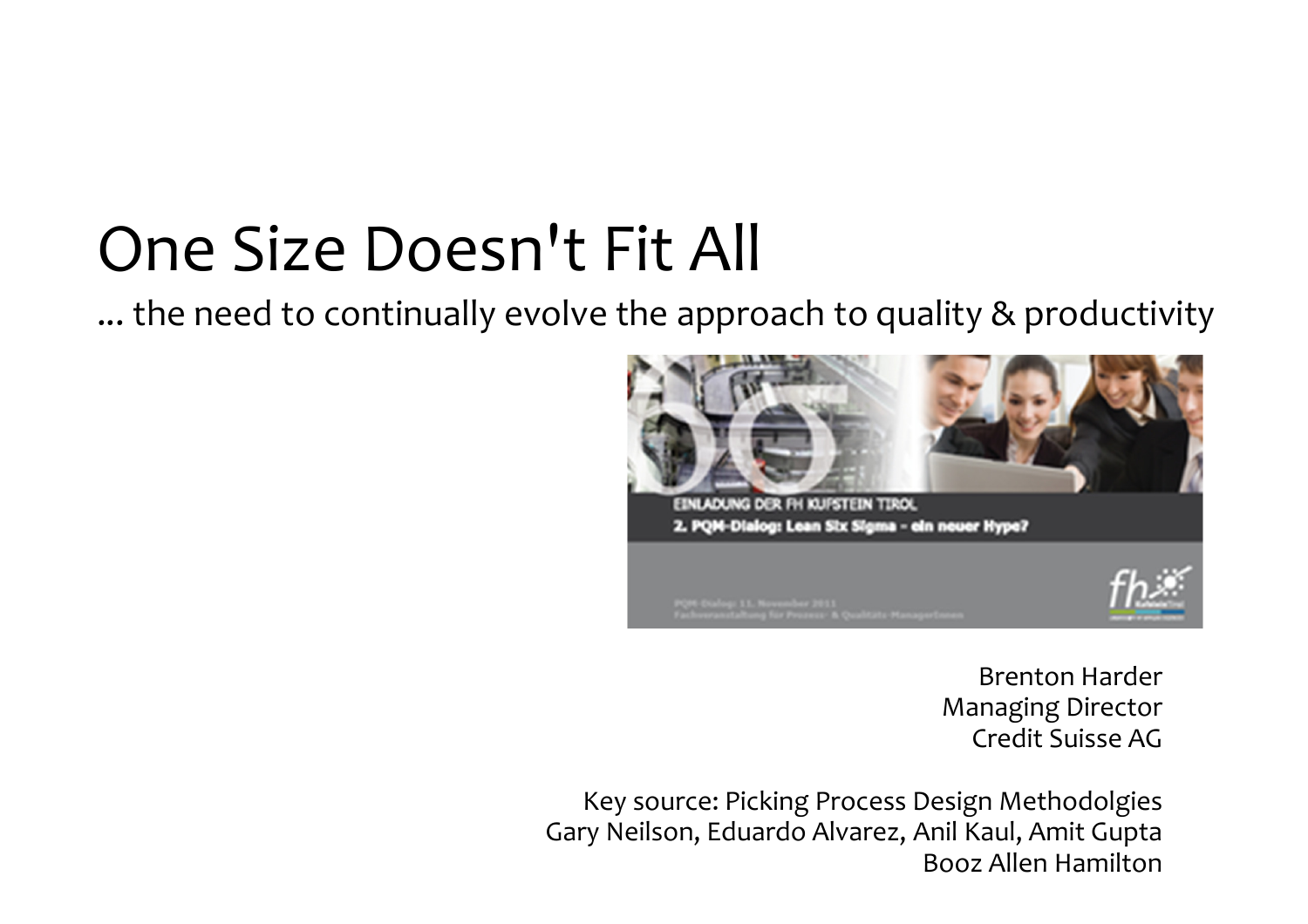#### Key Lessons... vive la différence!

- **Do not blindly follow the latest fad**  $\rightarrow$  one size does not fit all combine morph or leverage whatever methodologies all... combine, morph, or leverage whatever methodologies are appropriate based on the business dynamic AND maturity of the engagement.
- **Business dynamic should guide your selection of methodololgy ->** is your challenge a process transformation,<br>streamlining, or enhancement? streamlining, or enhancement?
- **Organizations are NOT homogeneous**  $\rightarrow$  what works in the front office may not work in the back office front office may not work in the back office.
- **Focus on leadership and execution** your job is to deliver AND enable change (... there is a difference).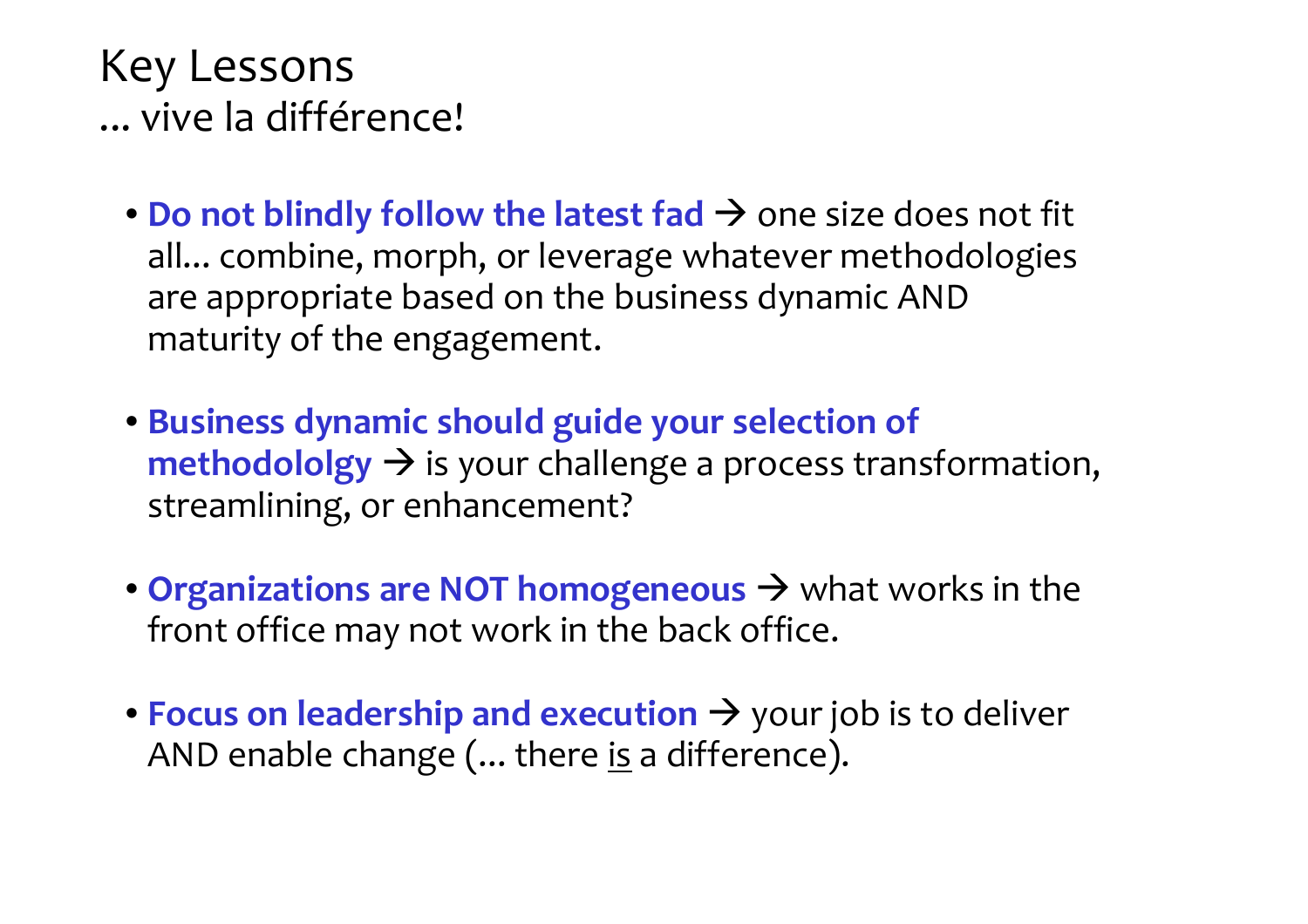## Evolution of Process Design... case study

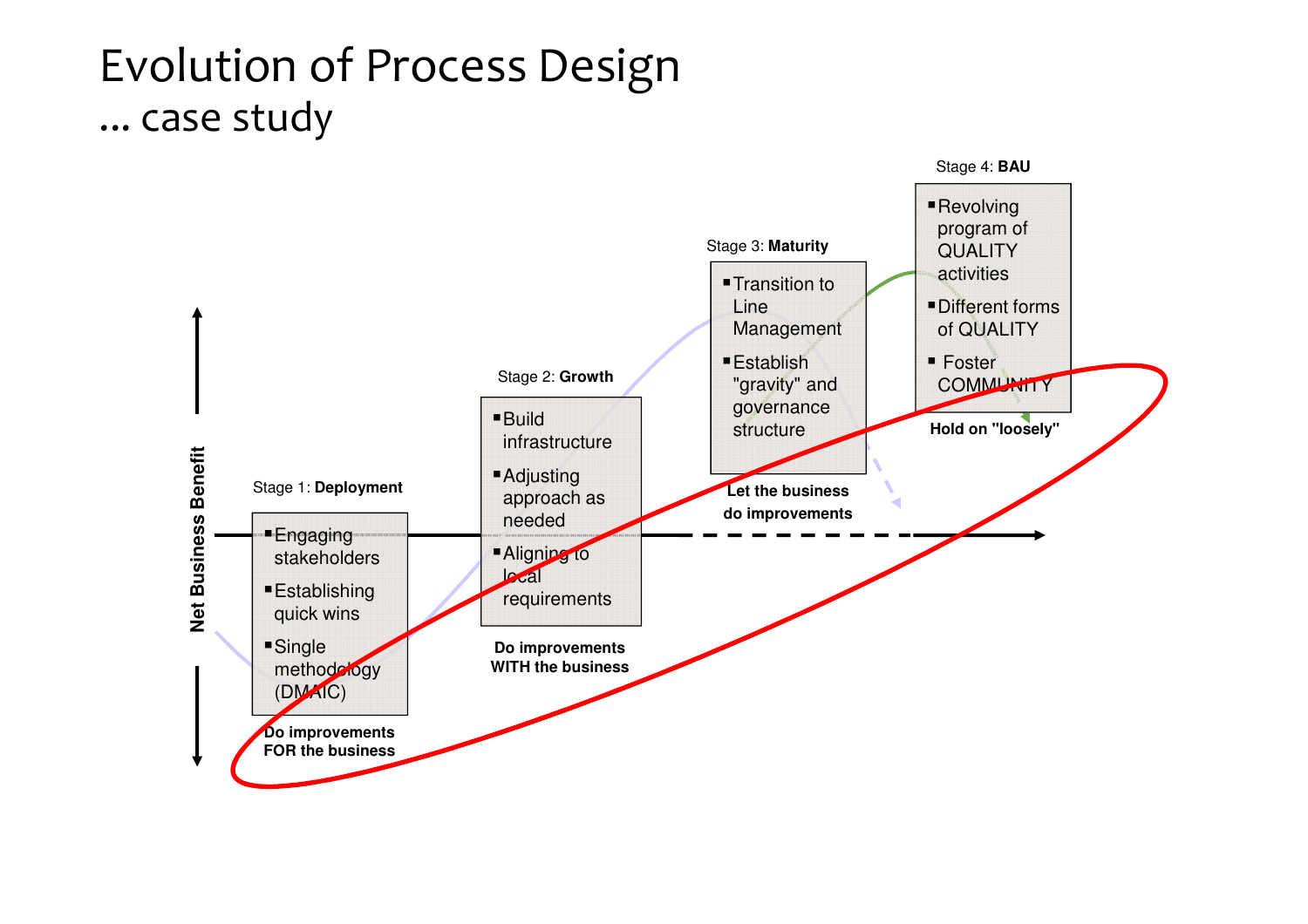# Evolution of Process Design... ongoing search for performance improvement

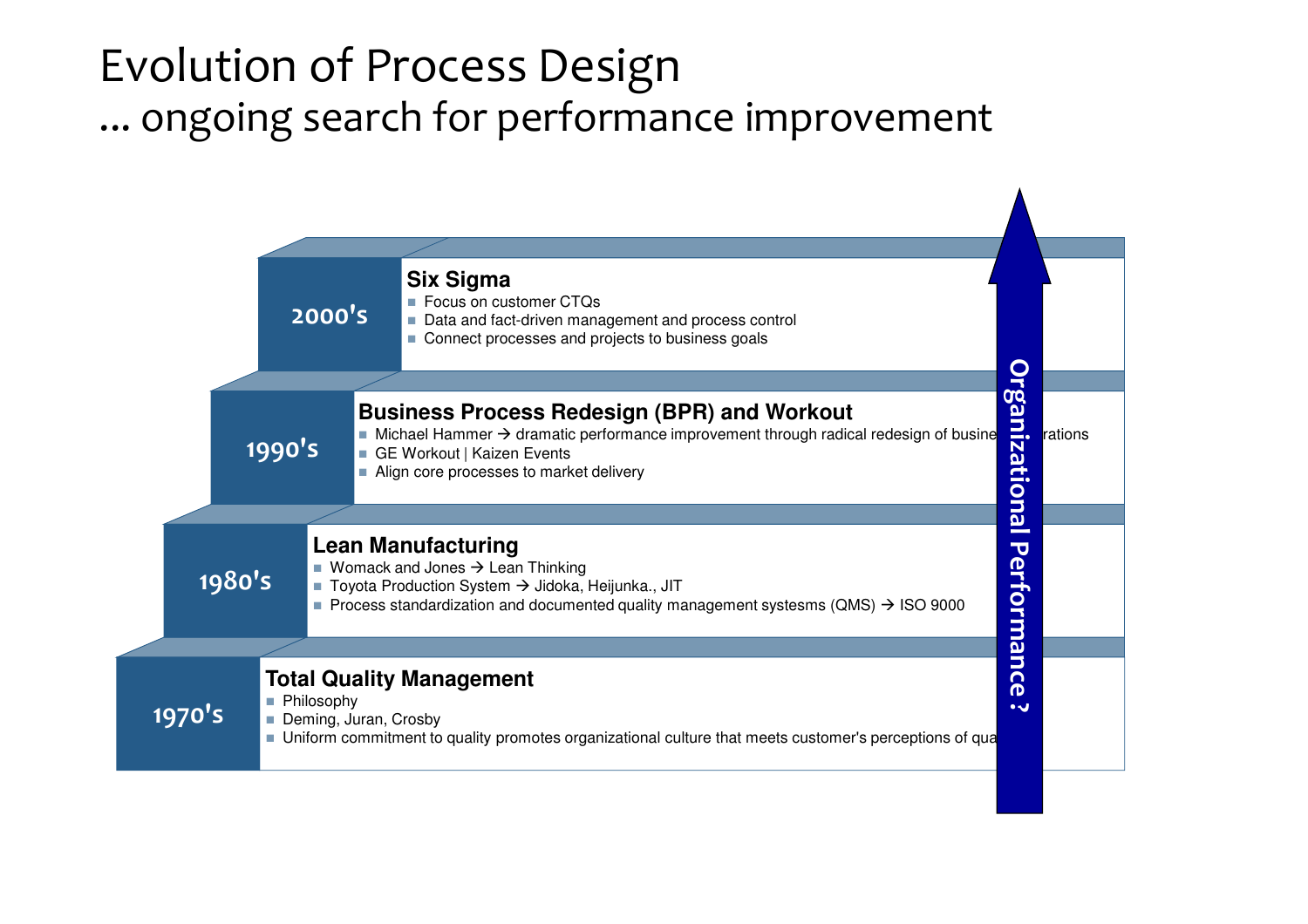#### Evolution of Process Design... with shared principles

- **Outside Looking In**  $\rightarrow$  take a customer or external<br>stakeholder oriented perspective stakeholder oriented perspective.
- **Simple**  $\rightarrow$  must be simple to understand, scale, and execute.
- **Rigorous** fact-based business cases with well documented and comprehensive assumptions (includes clear checkpoints to ensure rigor and deep thinking).
- **Results-focused**  $\rightarrow$  emphasize driving solutions and "making"<br>it hannen" it happen"

... but which approach works best?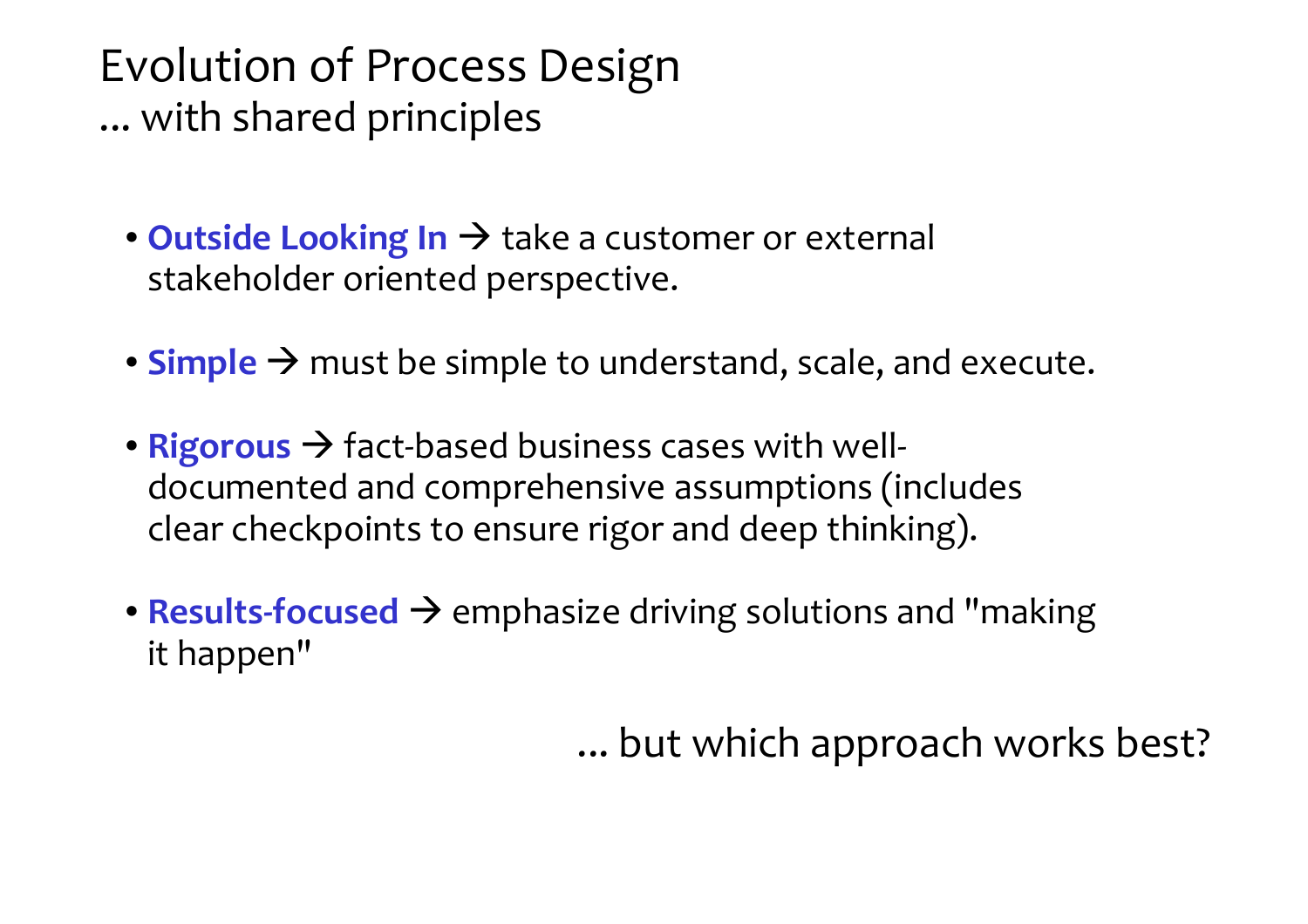# Process Redesign... basically three flavors



- Limited | focused agendas
- Quick wins (single department)
- Benefits (5% of cost baseline)
- Leverage SMEs, coaches / mentors
- Improve *existing* processes
- Incremental goals (5-15% of existing cost baseline)
- Functional scope
- Leverage 1:many resource loading (Green Belt deployment)
- Breakthrough thinking
- Radical redesign of delivery model or cost/value proposition
- Aggressive goals (> 25% of baseline)
- Cross-functional
- Full-time resources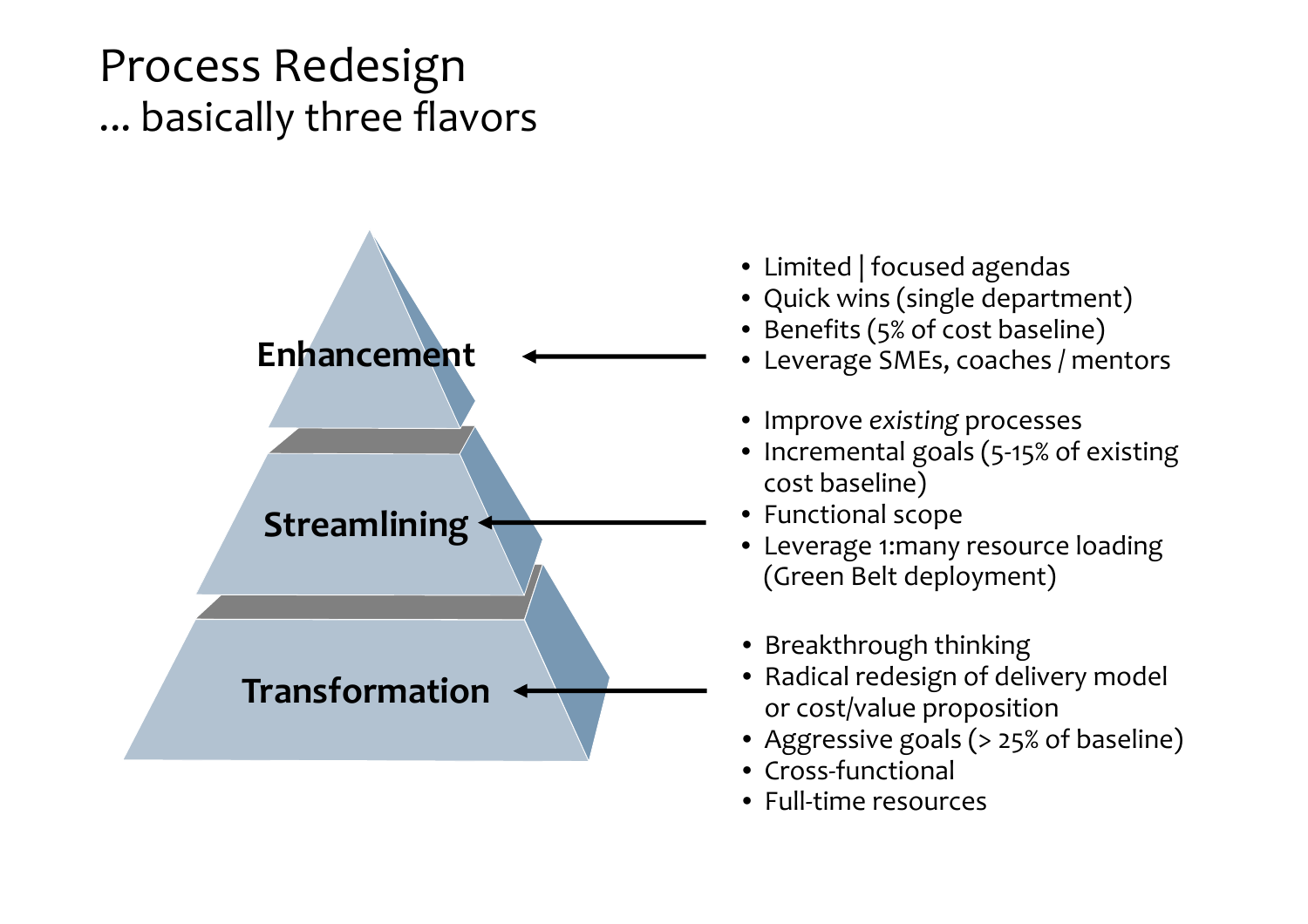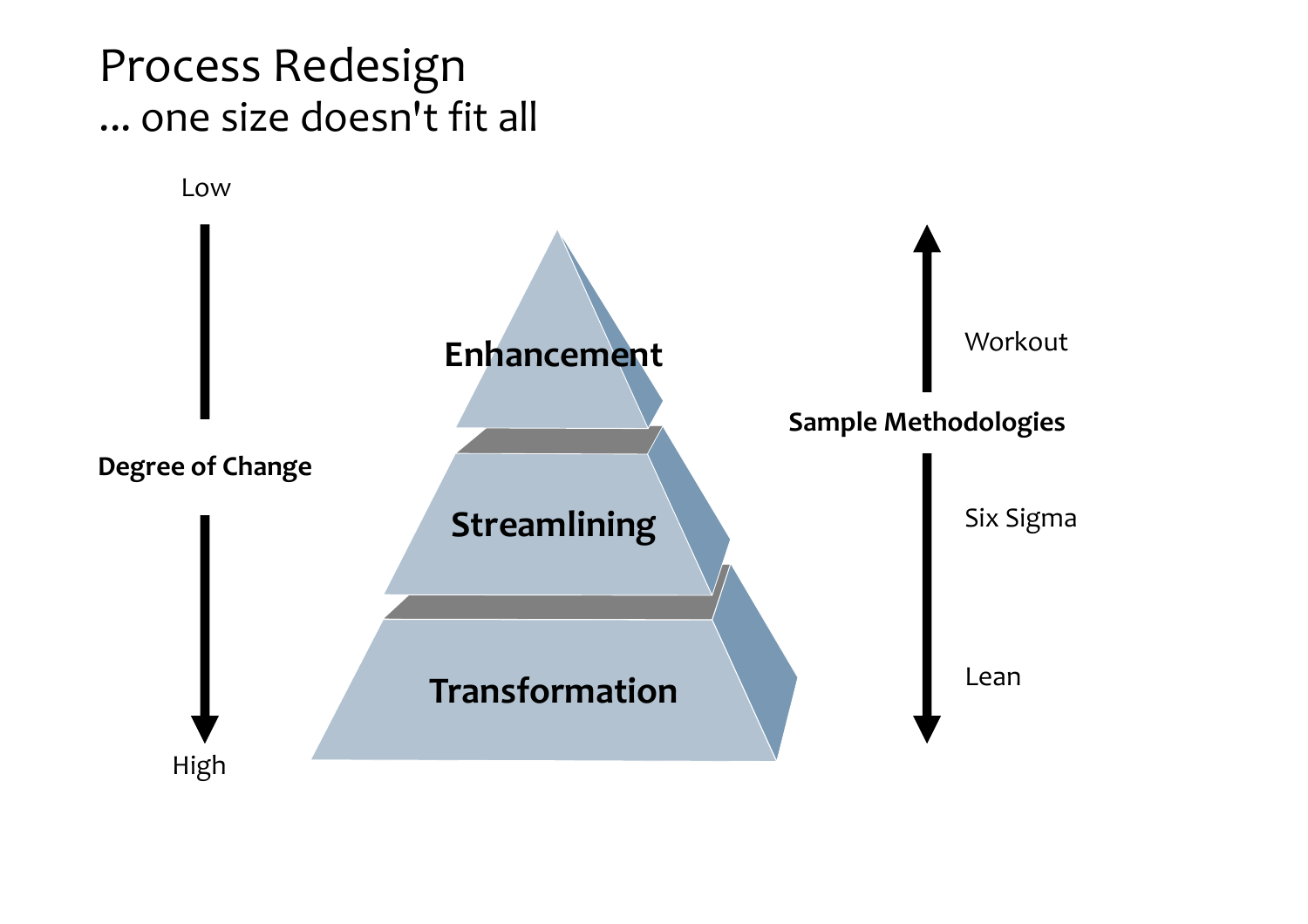## Process Redesign Decision Tree... how to pick the right fit